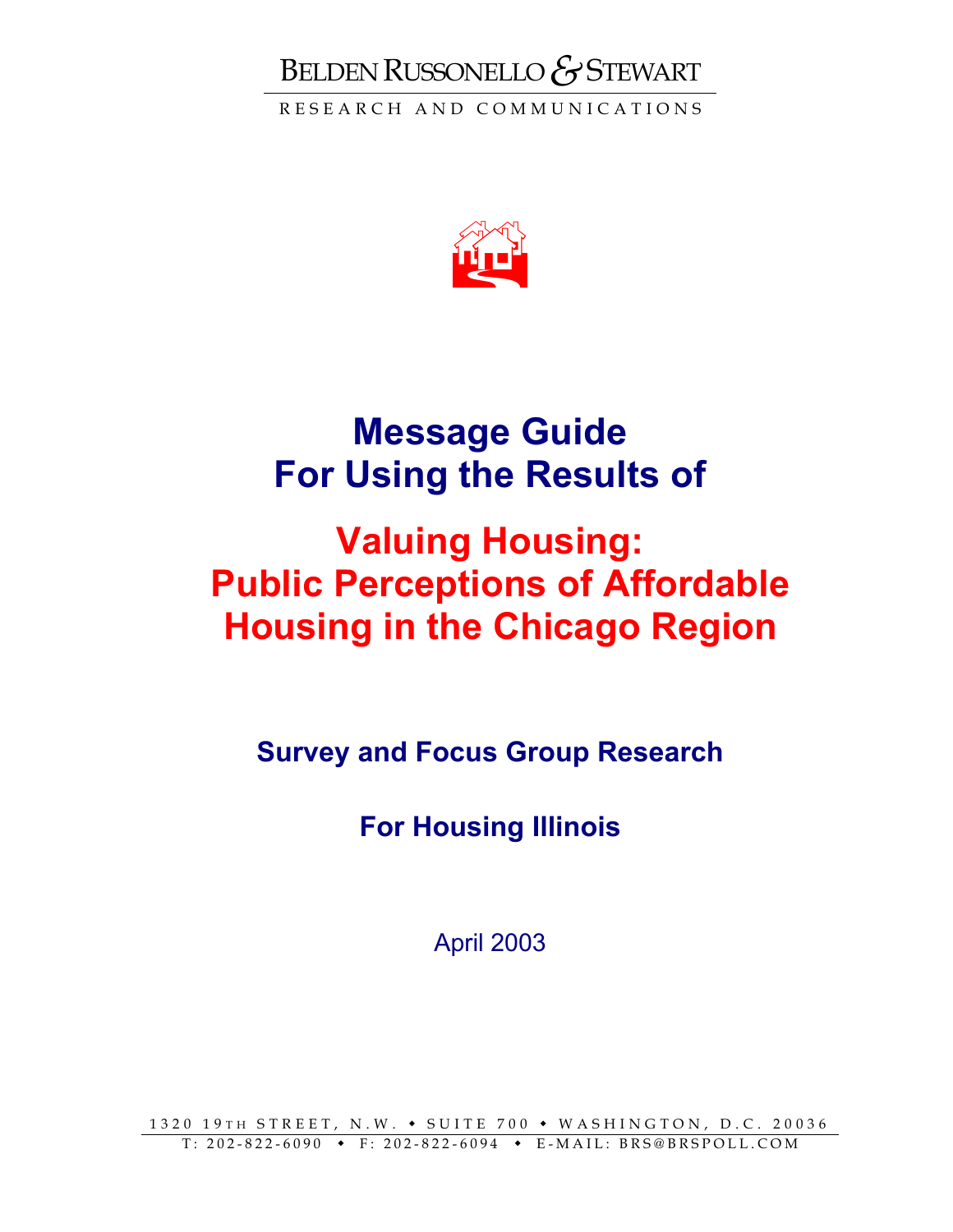#### **Introduction**

The following Message Guide is a companion to the survey and focus group research conducted for Housing Illinois (*Building a Constituency for All,* January 2003), and aims to assist housing advocates in the Chicago metropolitan region make the case for more affordable housing, with the public generally and with individual target audiences. Thus one of our goals is to provide advocates with advice they can use to raise awareness of the problem and the availability of good solutions generally so the overall climate is conducive to supporting affordable housing. Another goal is to help advocates find ways to present the needs and solutions in particular settings in ways that maximize agreement.

This guide provides some thoughts on support and opposition; it offers advice on image and language; and it suggests the fundamental elements of a message that need to be kept in mind. Then the guide discusses how to express an overarching message about moderate and low-income housing; it suggests messages honed to specific audiences; and finally, it offers answers to questions often asked in order to help with interviews, speaking engagements, talk shows, op eds, *etc*.

--Nancy Belden and John Russonello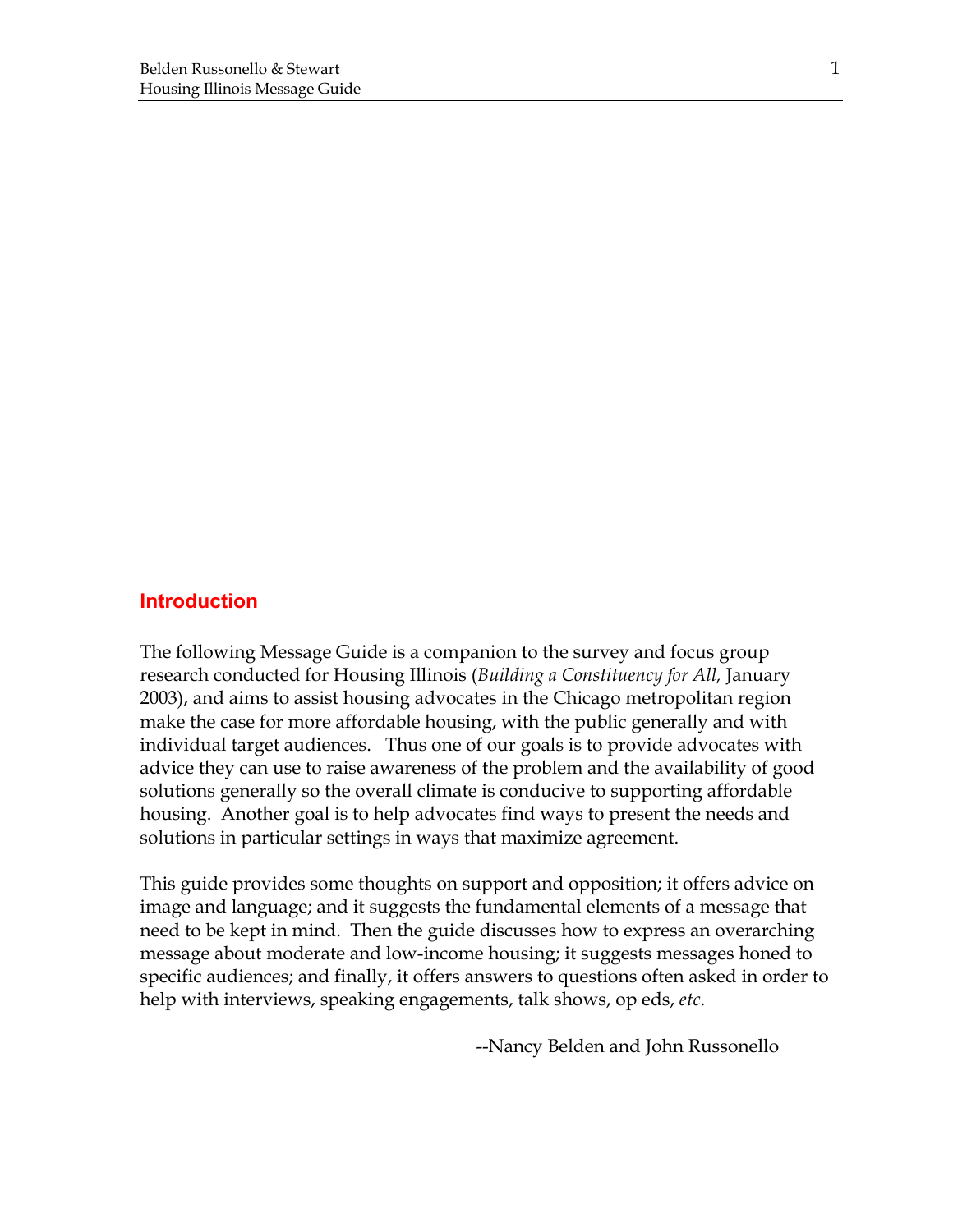# **1. Opposition and support**

The survey tells us there is awareness of a lack of affordable housing and broad support for expanding access to it. However, only about a third are strong supporters of bringing more housing for low- and moderate-income people to their own communities. And we also know that in many specific instances when moderate and low-income housing is proposed, more opponents than supporters appear on the scene. Indeed, advocates for increasing affordable housing well know that as projects are brought forward – be they zoning changes, remaking an old building into housing for low-income residents, or other mechanisms – opposition can be fierce. The challenges are to turn a passive majority that does support more affordable housing into an active force to advance it, as well as to address opposition effectively.

While each effort to expand affordable housing options may encounter opponents, the survey includes a representative sample of all members of the public and thus documents what the public overall believes, regardless of whether they are making themselves heard on an issue. Minority voices can be vocal, and in fact they are often more vocal than those who hold to the majority view. This is a phenomenon we see over and over again on abortion rights, foreign assistance, justice issues, and many other issues. The citizens who feel passionately about a housing proposal – regardless of their numbers -- are the ones who will make themselves heard about it and often persuade policy makers. Nevertheless, that does not mean they hold the majority point of view.

Also, while the survey reveals a big picture of a the public which values and supports the idea of providing decent housing for people up and down the socioeconomic ladder, that should not obscure the fact that public opinion in an area may run contrary to a *particular* proposal that a community finds undesirable or unnecessary.

The bottom line is that there is a reservoir of understanding among the public of the importance of helping everyone in a community have a decent home, but in any particular application this understanding may come up against experiences and fears – real and imagined – that must be answered, if affordable housing is to be significantly expanded. The following pages are designed to provide advocates with help in communicating about the benefits of affordable housing, building support and confronting opposition.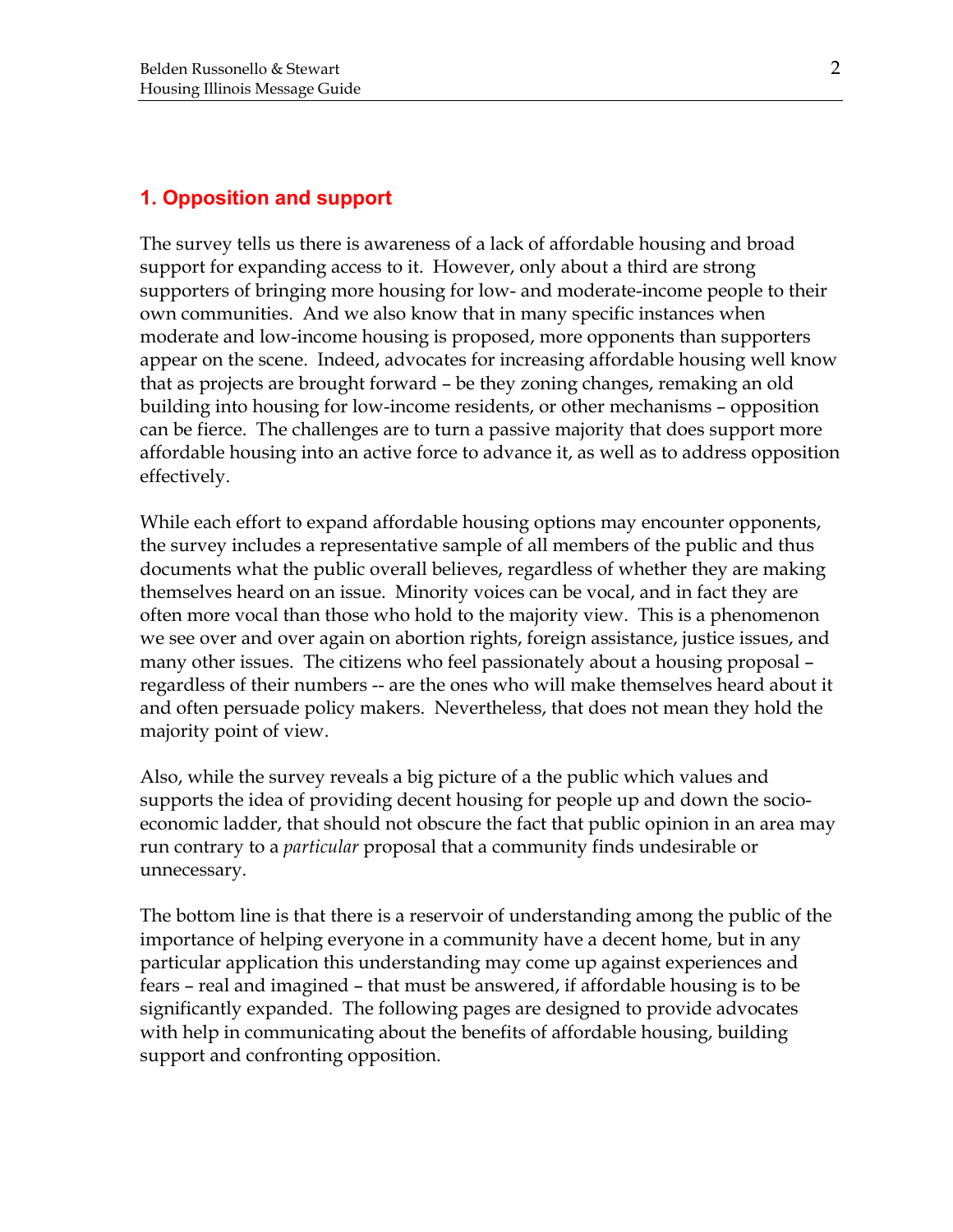# **2. Language and image**

- *Define affordable housing as broadly as possible.* The more broadly we can present the issue of affordable housing, the more we will reinforce the message that it benefits all of us. The goal is to give as expansive a definition as possible to affordable housing, so that we can make it a personal issue for many people who are not poor, and we can make it about how everyone benefits. By starting with reference to an overall communal message, we believe advocates have the best chance of communicating in a way that breaks through to people who have not thought of themselves as supporters of affordable housing.
- *"Affordable housing" is a useful term for advocates.* The research tells us that the words "affordable housing" are a broad term that can mean different things – just one of which is housing for low- and moderate-income people. Advocates can use the all-encompassing nature of the term to help people with many different attitudes to open up their hearts and minds. It can be used to help make associations between and among people in very different places socioeconomically.

Because it can mean different things, it is important that advocates continuously define it as something positive – well built, well maintained, appropriate for its community, and so forth.

Also, it should be noted that the term "moderate- and low-income housing" is not a negative term by and large, and advocates should not be afraid of using it to describe their efforts honestly. It just does not give you as much mileage as "affordable housing."

- *Address the big negatives.* The other side will say you want to burden them with gangs, drugs, and crime – and depress property values in the process. If you don't answer that, you lose. Your goal must include presenting a new image. Some of this is accomplished with language – especially talking about neighborhood or community – and some of it with visuals and examples of attractive, respectable dwellings and people. Your work must include *describing anew* what affordable housing looks like, how it is managed, how it is cared for, and how it fits in and contributes to healthy communities and neighborhoods.
- *"Neighborhood" or "community" is a valuable communications concept.* Communications should reference *neighborhood* or *community,* a warm concept about people, families, streetscapes, schools, *etc*. -- as opposed to focusing on *housing* per se, a colder concept about buildings, houses, and structure. Affordable housing is the means to the end: solid, safe, pleasant neighborhoods.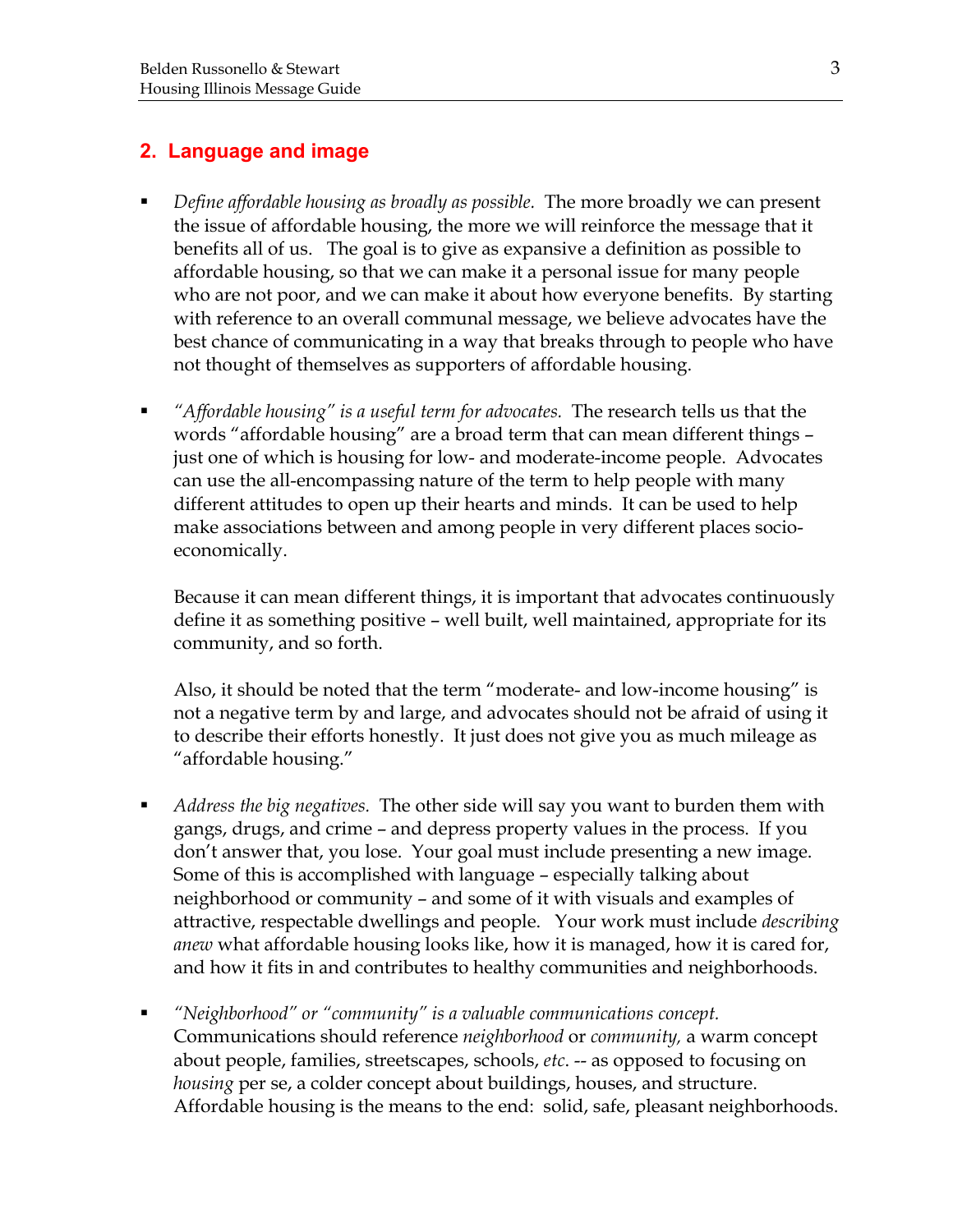# **3. The principles that govern good message**

We believe three principles need to be represented in a good message. A successful message will:

- *Appeal to the values* that are seen to support or advance the issue.
- *Describe how these values are threatened*.
- *Offer a solution* or solutions (program, policy, legislation, actions) consistent with the values.

# **4. Applying the principles of messaging to what we know about values and opinions on affordable housing**

The Housing Illinois public opinion research informs us how to shape a message about increasing the availability of housing for low- and moderate-income people, applying the three principles. The research tells us that two most decisive values associated with support for affordable housing are:

- *Community self-interest* (It is going to help me and my community if there is affordable housing to all.)
- *Responsibility to others* (We have a responsibility to help other people who need help.)

Thus, advocates need to incorporate the first two principles by appealing to the values and describing how they are threatened:

Express the value of community self-interest, by showing how the community succeeds when affordable housing is available. The central idea of communal self-interest might be conveyed as: affordable housing is something that helps all of us, or everybody wins when there is adequate affordable housing (a win-win); housing matters to everyone and is a foundation for success in life.

Reference the value of responsibility, by showing the face of humans in need. Demonstrate this need with concrete examples that show individuals as well as neighborhoods that are threatened in some way by a lack of housing.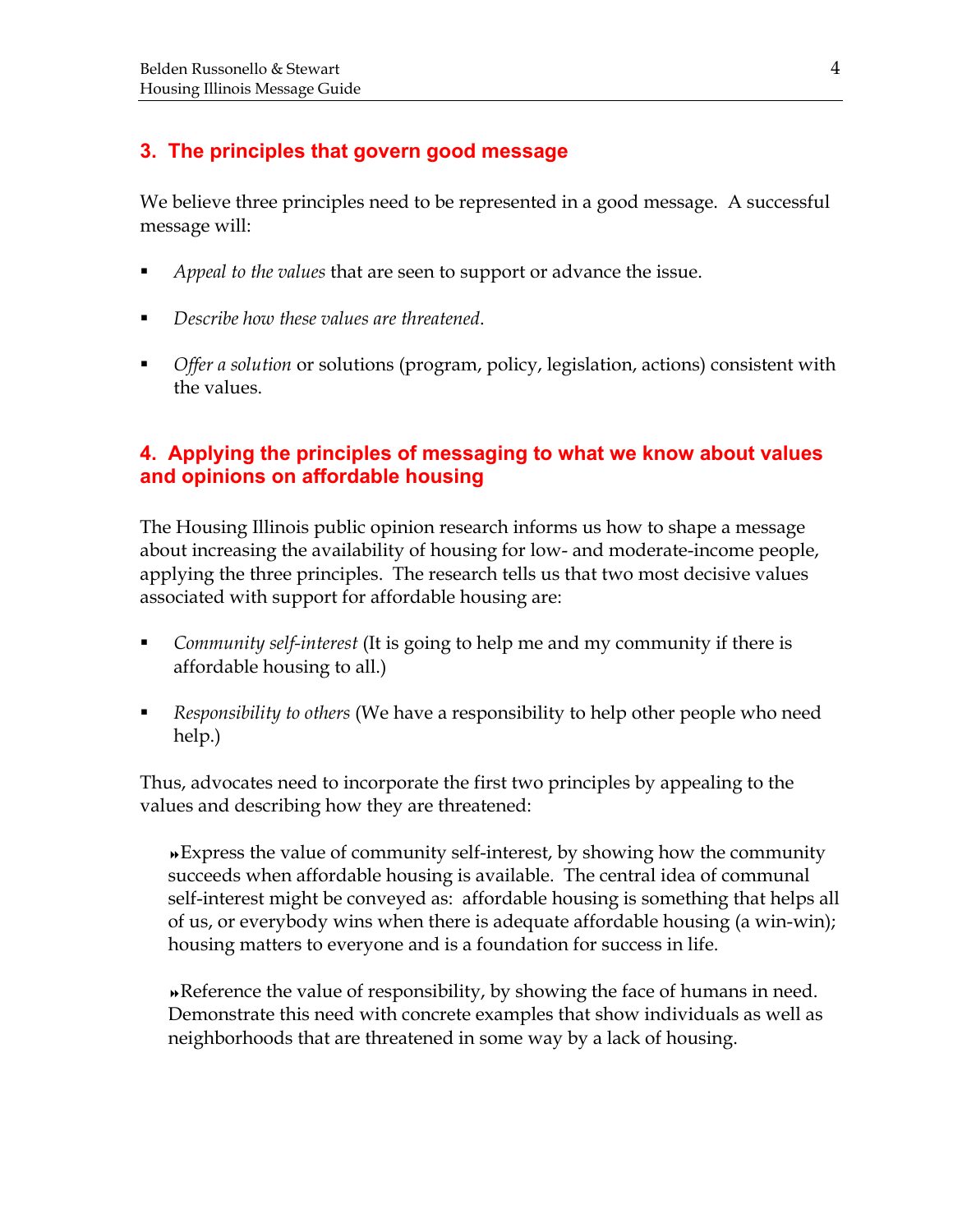Advocates also need to apply the third principle of effective communications by presenting solutions:

Lay out and illustrate programs, policies, or projects that help solve the crisis.

Some of the time, advocates will be presenting specific projects or policies. A campaign may also satisfy the solution principle with more generic ideas. Just be sure to include some credible way to address the problem; don't leave your audience without a solution.

Also, when presenting solutions, it will be important to reference or illustrate with existing affordable housing projects that are well kept and safe – in order to address the fear of unattractive, unsafe additions to neighborhoods.

Remember, too, that other values such as fairness and opportunity are broadly appealing, so there is no harm in referencing them in other messages. We have focused here on responsibility and self-interest because those are the values that are the most predictive of support for affordable housing.

The message should be monotonously consistent in its appeal to values, but flexible enough to describe the different circumstances where those values are threatened for different audiences. Also, for some audiences, the order in which you include the components (values/threat/solution) may change – but those elements should always be present.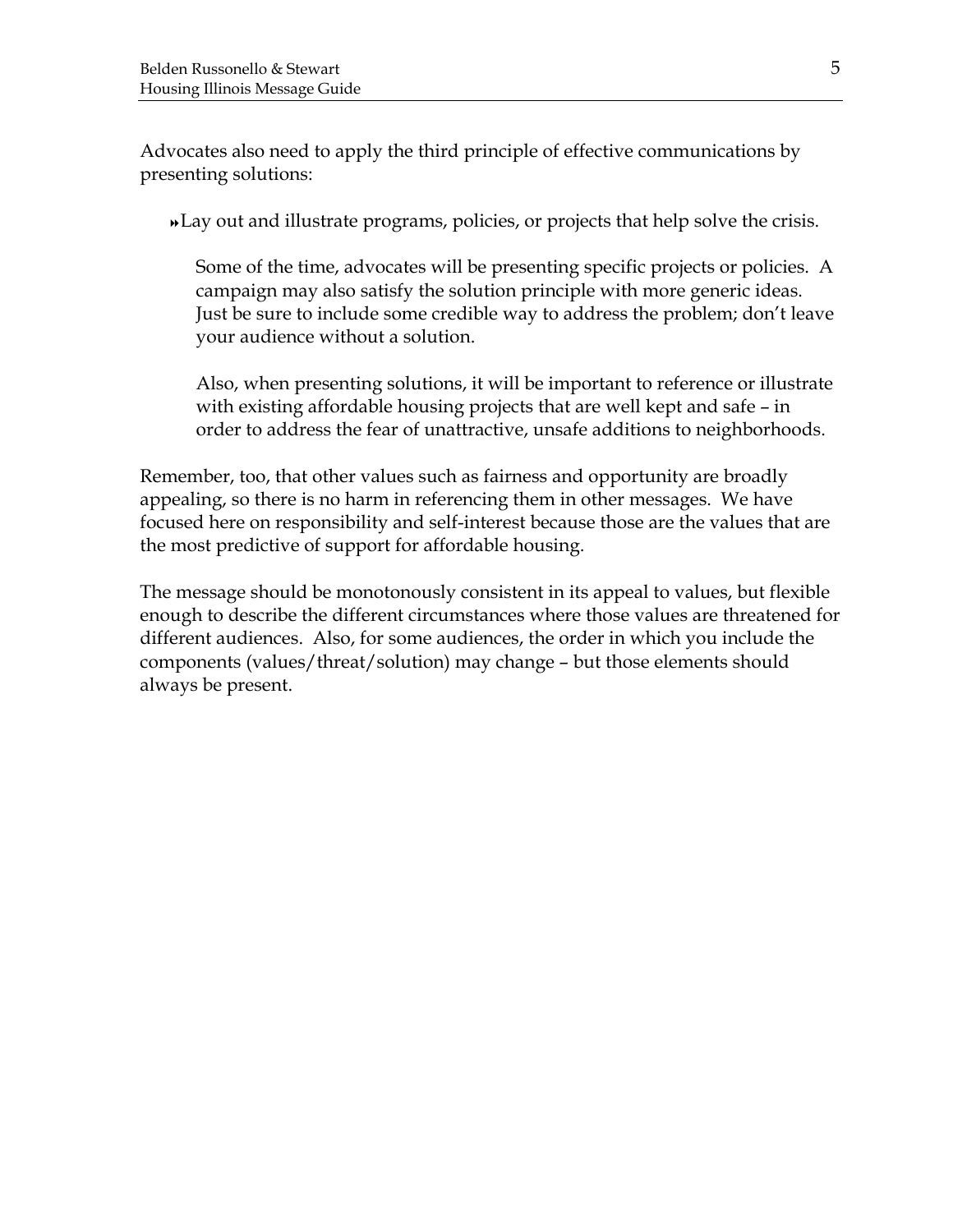$\overline{a}$ 

# **5. Overarching message for all audiences**

The overarching message opens with an appeal to values that everyone can agree with: "Neighborhoods<sup>\*</sup> succeed when housing is affordable." Our general message recommendations is as follows:

| Values         | Neighborhoods succeed when housing is affordable. When elderly<br>residents can keep their older homes, when young people can find that<br>first apartment, when parents and children can put down roots in the<br>community with confidence, then our whole community benefits.                                            |
|----------------|-----------------------------------------------------------------------------------------------------------------------------------------------------------------------------------------------------------------------------------------------------------------------------------------------------------------------------|
|                | But today neighborhoods or communities in the Chicago metro area are<br>under pressure. Over one hundred thousand families in the region are                                                                                                                                                                                |
| <b>Threats</b> | doubling up with others in small apartments because of a lack of<br>housing they can afford. Lack of affordable housing is displacing older<br>neighbors and causing families to move frequently - disrupting their<br>lives, hurting their ability to make a living and threatening their<br>children's success in school. |
| Solution       | It does not have to be this way. Let's make more housing more<br>affordable and our neighborhoods more successful. Don't be silent. Let<br>your city council and mayor know you support measures to make<br>housing more affordable in your community.                                                                      |

<sup>∗</sup> We have used the word "neighborhood" as it generally suggests a small area that one relates to personally. However, "community" by and large connotes the same qualities as neighborhood, and may be a more appropriate term in some instances or places.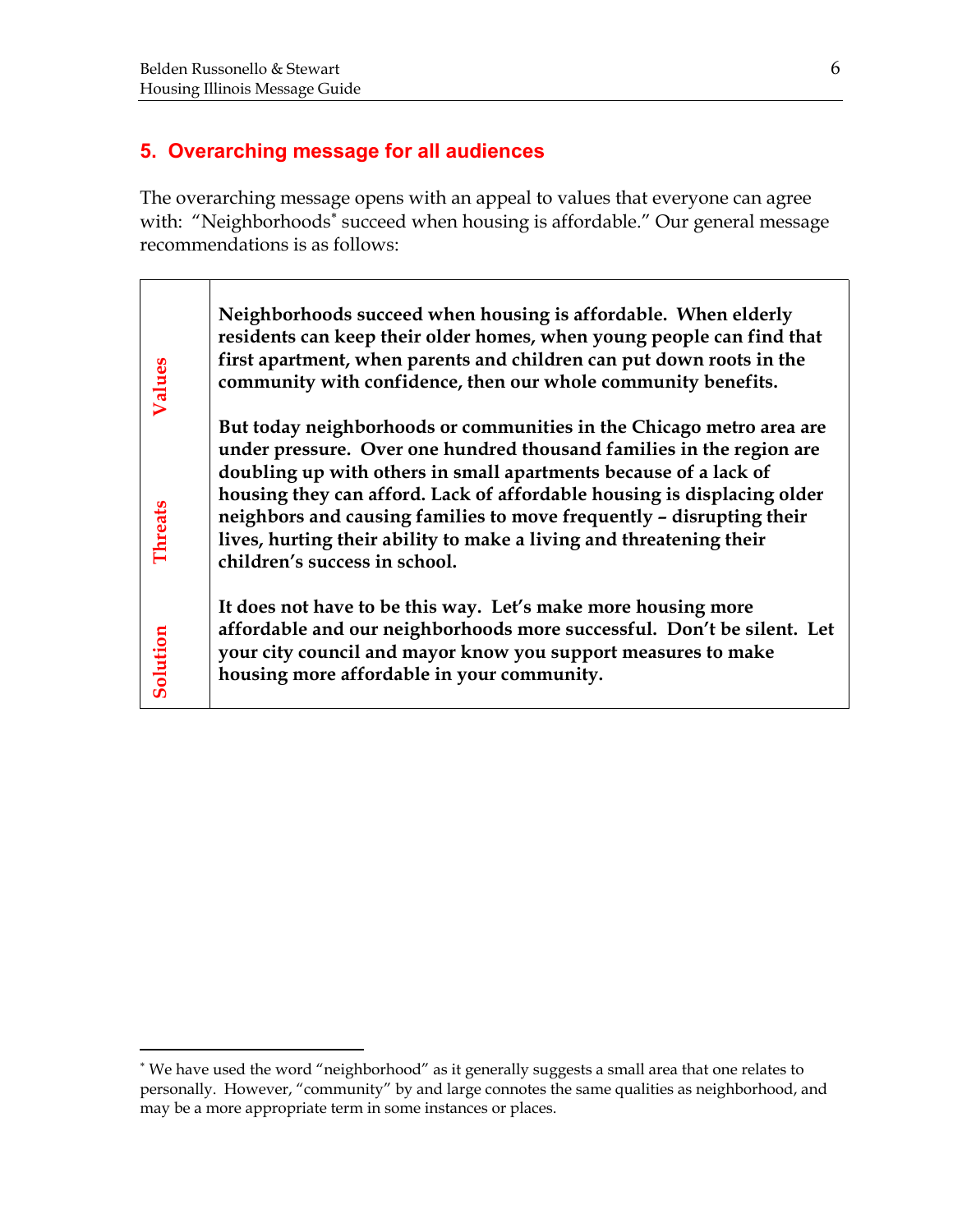# **6. Specific message for particular audiences**

In devising messages for particular audiences, we start with the same universal call on the values and then tweak the appeal to concerns particularly important to specific audiences (as revealed in the Housing Illinois research). Also the sequence of the components (values, problem, solution) may at times vary – when it is important to state a problem or solution early so that the audience knows what you are talking about.

The research tells us, when composing for a specific audience, the message needs to be altered only somewhat because the values cut across population groups. Thus advocates can safely use the values paragraph in the main message or its close cousin with everyone.

However, in a targeted message the second component, that is, how the values are threatened, will differ so that it speaks directly to the concerns of the particular audience. Some instances in which the threat or problem and the solution vary by audience segment and location include these: The residents most prepared to embrace affordable housing now – African Americans and elderly residents of Chicago – will be more receptive to a message that addresses discrimination and threats of dislocation, while many white suburbanites need to be reminded about the plight of children whose lives are disrupted when their families cannot find housing that is decent and affordable; or when people who work in and contribute to their community cannot afford to live there (*e.g.,* fire, police, teachers, nurses).

And of course the statement of solutions varies, depending on what aspect of expanding affordable housing one is addressing and/or what interests the target audience. What follows here are suggested ways of targeting the message to different types of audiences.

#### **City dwellers who are middle to lower income**

For city dwellers who are experiencing or witnessing gentrification that undoes existing neighborhoods and drives out people of modest means, the message can be fitted as follows:

**Neighborhoods succeed when housing is affordable. When elderly residents can keep their older homes, when young people can find that first apartment, when parents and children can put down roots in the community with confidence, then our whole community benefits.**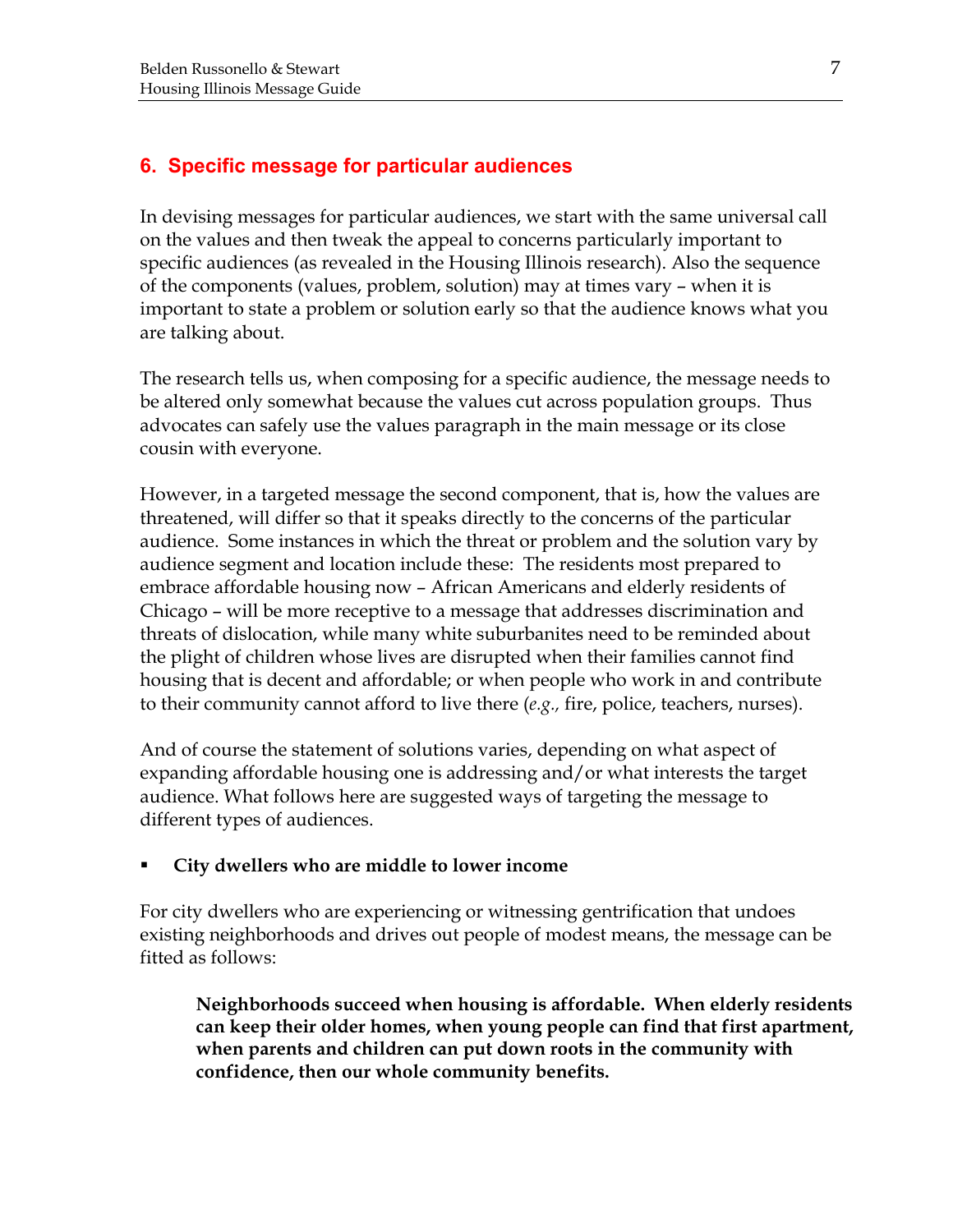**But today, too many of our neighborhoods are under pressure. Older, longterm residents, and families with moderate and low incomes are being pushed out of their Chicago neighborhoods as housing becomes more expensive. We have a responsibility to save and improve our Chicago neighborhoods.** 

**Support the (Coalition for Successful Neighborhoods.)** 

**XXX is working to make sure INSERT POLICY. Support XXX by ACTION.** 

#### **Suburban homeowners**

For many suburbanites -- especially white, married men and homeowners -- who are less concerned with housing for moderate and low-income people, the inclusion of the well being of children helps make the message important.

**Neighborhoods succeed when housing is affordable. When parents and children can put down roots in the community with confidence, when elderly residents can keep their older homes, and when young people can find that first apartment, our whole community benefits.** 

**But today too many of our neighborhoods are under pressure. Thousand of families across the Chicago region are forced to move repeatedly as rents and property taxes escalate, and their children's lives are disrupted, making it hard for them to succeed in school.** 

**If we have an adequate supply of safe and affordable housing, our neighborhoods will be more stable and our community's children will have a better chance of success. We can help families find affordable homes by INSERT POLICY/PROGRAM.** 

#### **Older well-off suburbanites**

For older, well-off suburbanites who believe that there are more important places for a city to invest its money, cast affordable housing as a sound neighborhood investment by showing renovation that will maintain property values and promote safe and stable places to live for years to come. Show it is a way to bring more investment to their existing neighborhoods. This audience is interested in bottom line, not paying for more services and taxes. If you can make an efficiency argument, do it here. Thus, the message might read: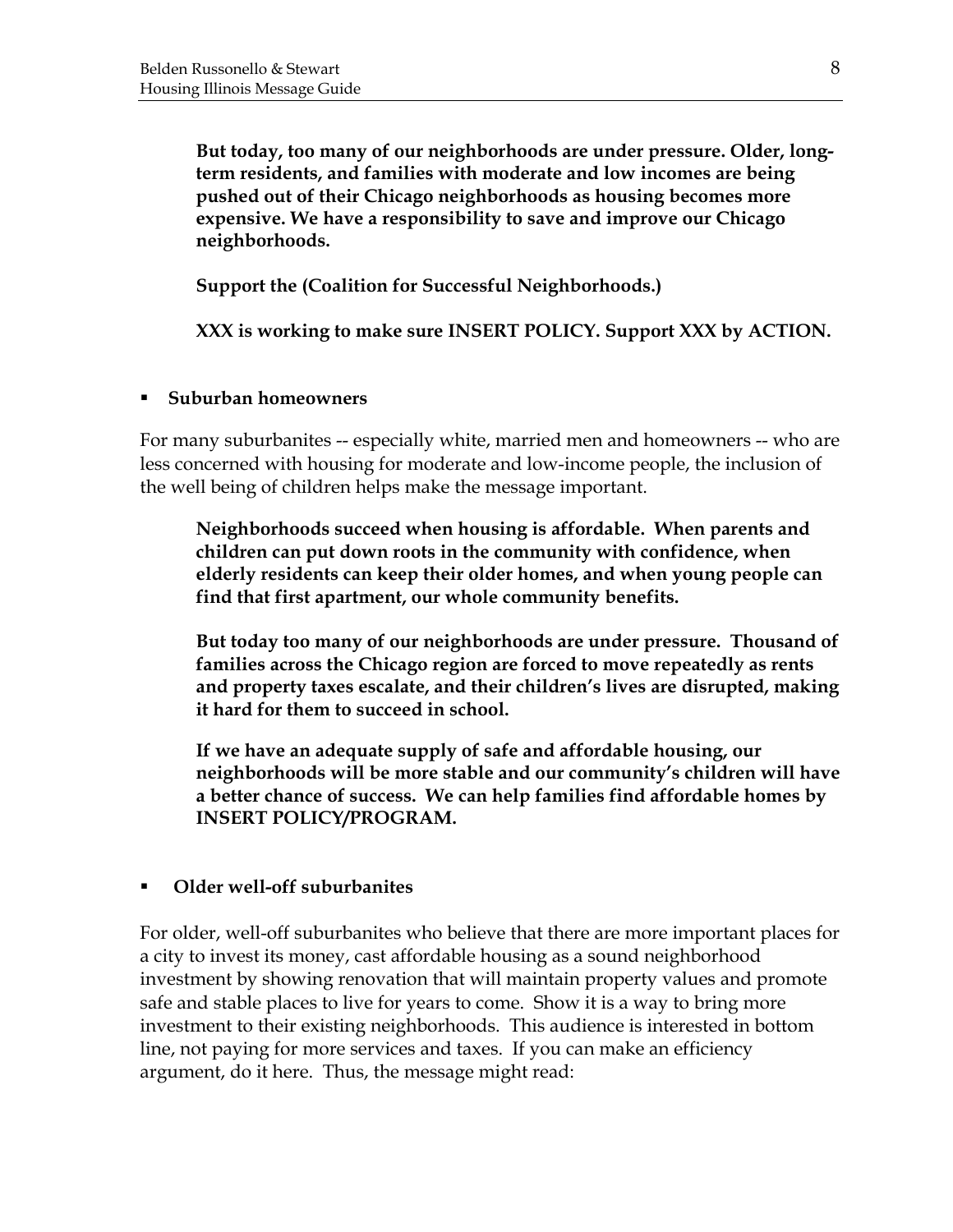**Neighborhoods succeed when housing is affordable. When parents and children can put down roots in the community with confidence, when elderly residents can keep their older homes, and when young people can find that first apartment, our whole community benefits.** 

**But today many of our neighborhoods are under pressure because we are not making the investments we need to in housing and development. We need to put resources into existing neighborhoods to preserve their value and to enable long-term residents and families to continue to live in a place that is safe and stable.** 

**We can help our neighbors find affordable homes by INSERT** 

#### **Older fixed-income suburban homeowners**

Elderly homeowners do not want to get pushed out of their neighborhoods, and many express concerns about property taxes and preserving existing buildings. Yet many are disinterested in helping poor people find housing. Thus the second paragraph for them also may go right to solutions.

**Neighborhoods succeed when housing is affordable. When parents and children can put down roots in the community with confidence, when elderly residents can keep their older homes, and when young people can find that first apartment, our whole community benefits.** 

**We need to reduce property taxes on elderly people living on fixed incomes so they are not pushed out, and offer hope to those people who are saving for a new home.** 

**Support the (Coalition for Successful Neighborhoods.)** 

#### **Middle-income city residents**

For many middle-income residents of Chicago, another important message to get across is the contribution affordable housing can make to enhance the beauty and livability of neighborhoods. Highlighting popular solutions, such as renovating older buildings and putting new investment in older neighborhoods, is a way to address indirectly what they consider the threats to their values. At the same time, it reinforces the need for improvements in affordable housing stock. Thus, the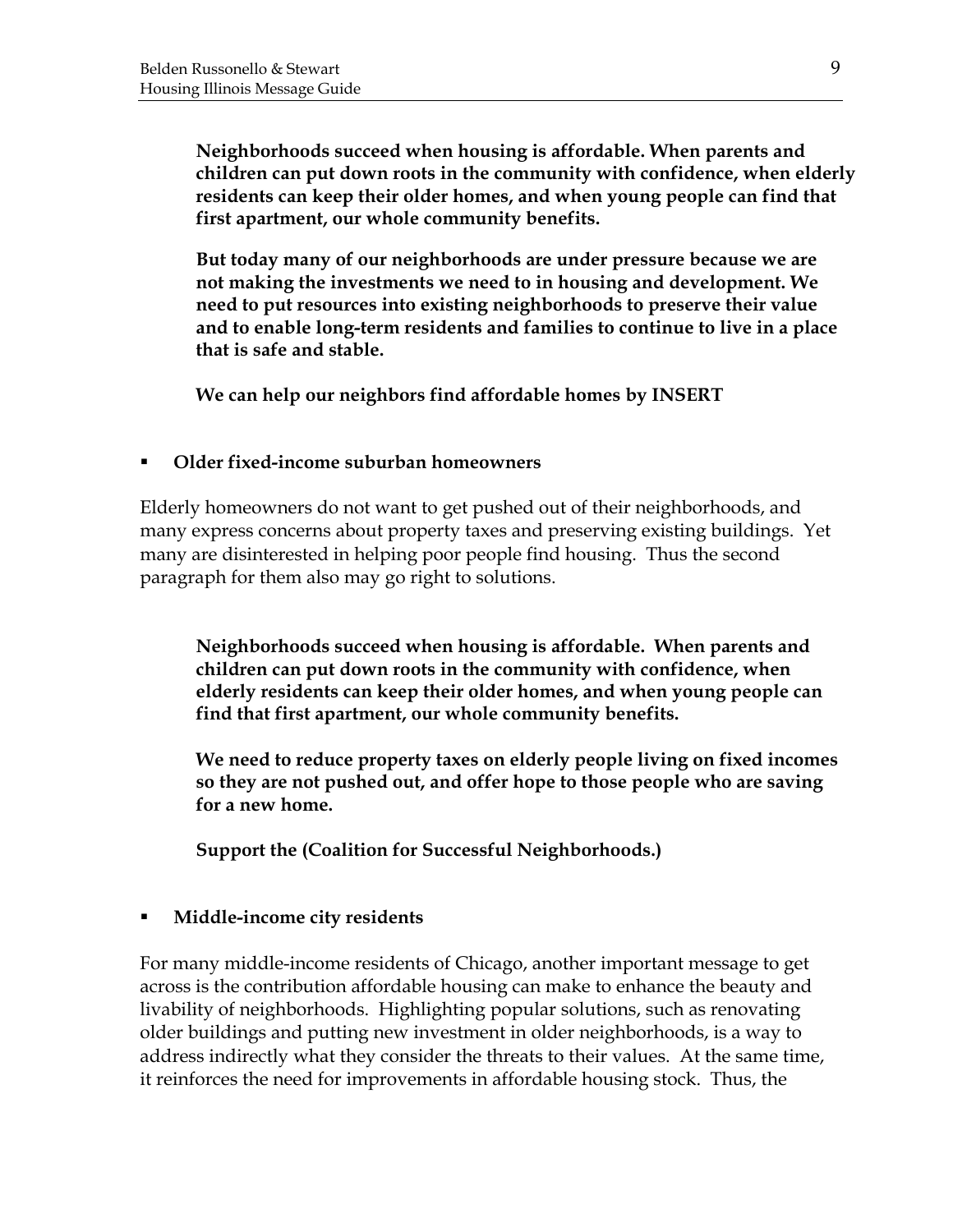message for middle-income city dwellers moves a reference to solutions up as follows:

**Neighborhoods succeed when housing is affordable. When parents and children can put down roots in the community with confidence, when elderly residents can keep their older homes, and when young people can find that first apartment, our whole community benefits.** 

**To make this a reality in our city, we need to make a major new investment in our older neighborhoods, including the renovation of XXX apartment buildings.** 

**Support the (Coalition for Successful Neighborhoods.)**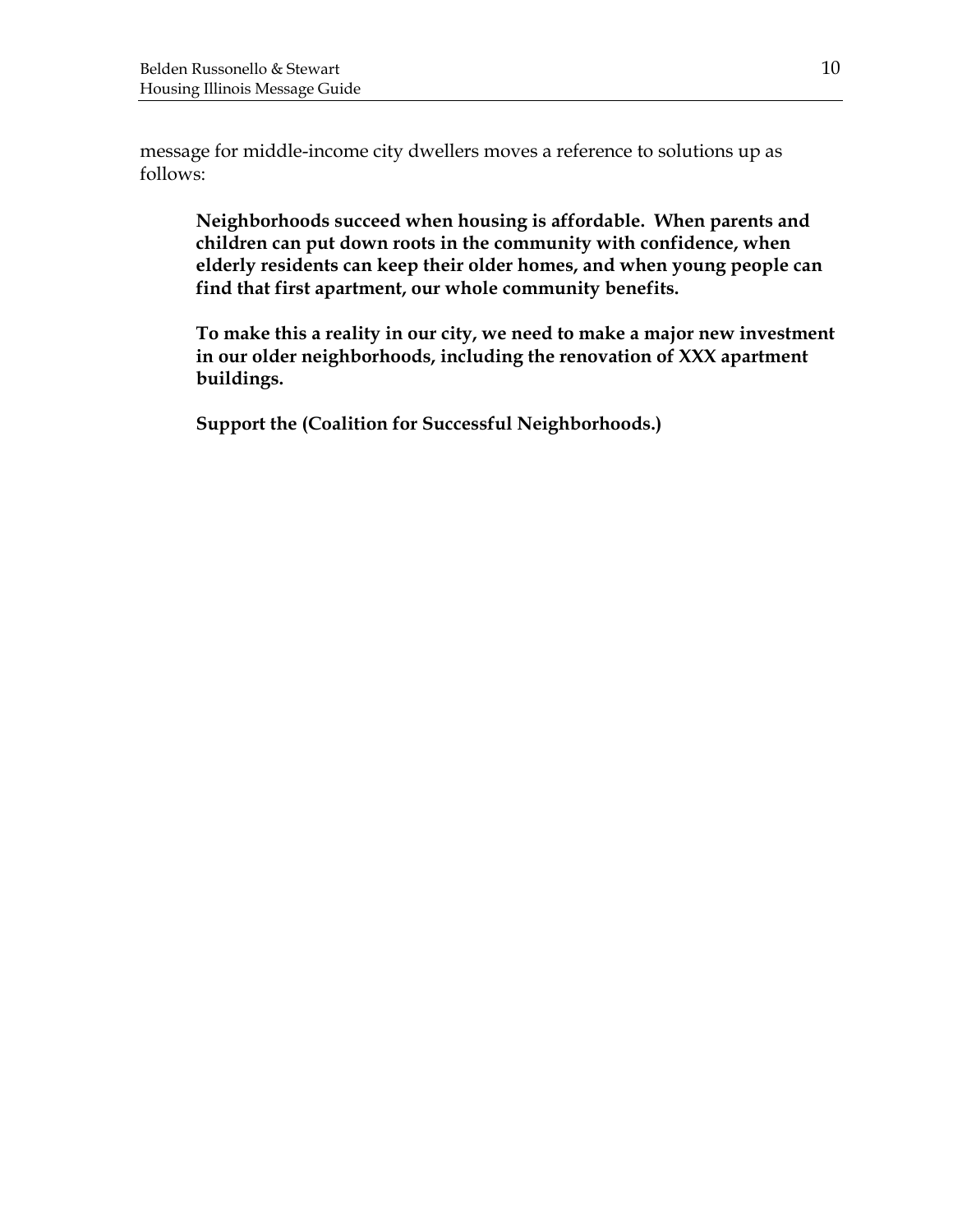# **7. Q&A**

Answering questions about affordable housing should be approached as an opportunity to present the overall campaign message.

**Neighborhoods succeed when housing is affordable. When elderly residents can keep their older homes, when young people can find that first apartment, when parents and children can put down roots in the community with confidence, our whole community benefits.** 

**But today too many of our neighborhoods are under pressure,** *etc***.** 

When advocates for more affordable housing take their campaign and message public, others who question their efforts will of course challenge them. Below we have attempted to help anticipate some of the questions that will be raised in communities, and ideas about responding positively. Always keep in mind:

 In any exchange about housing, the objective should be to include the overall messages as much as possible. Repetition of the message -- that neighborhoods or communities are more successful when housing is affordable -- is crucial.

# **Q: Why should** *I* **pay for** *them***?**

A: Neighborhoods succeed when housing is affordable, and the price of failure is higher than the price of success**.** People act as good citizens when they have a decent place to live and can afford it. They contribute to society rather than becoming a drain. Having affordable housing for all is a win-win.

# **Q: We like our village the way it is. Why do you think you can shame us into accepting subsidized housing that will bring in drugs, crime, gangs and more subsidized people?**

A: Your view of affordable housing is not what we are talking about. We are proposing to build attractive, well-maintained, safe housing. It will give older people a place to live, young people the ability to find their first home, and families a place to put down roots.